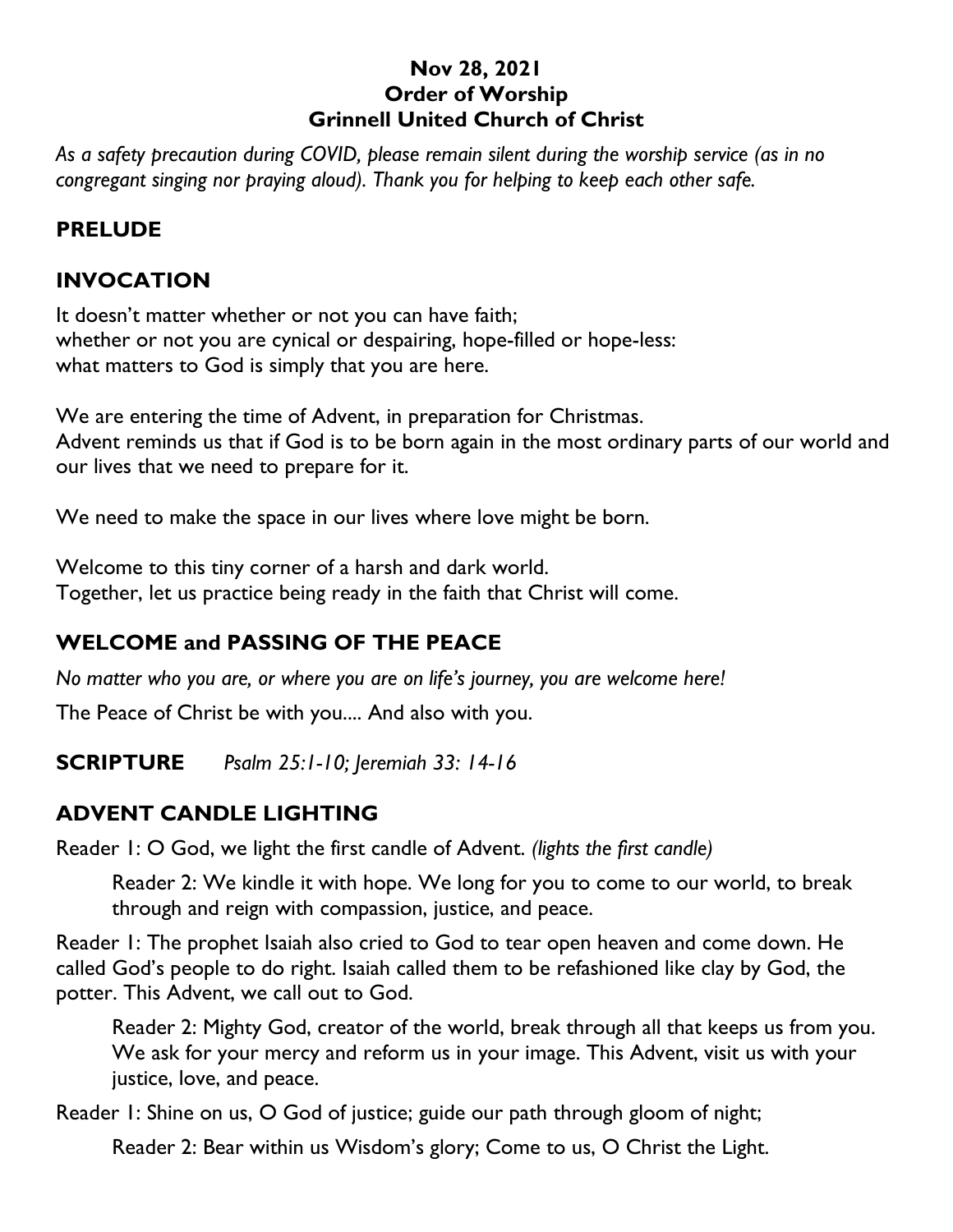**HYMN** PH 110 - O Come, O Come, Emmanuel

Words: 9th century Latin text; Music: 9th century plainsong melody

1) O come, O come, Emmanuel, and ransom captive Israel, That mourns in lonely exile here Until the Son of God appear.

REFRAIN: Rejoice! Rejoice! Emmanuel Shall come to thee, O Israel!

2) O come, thou Day-spring, come and cheer, our spirits by thine advent here; Disperse the gloomy clouds of night, and death's dark shadows put to flight. REFRAIN

3) O come, Thou Wisdom from on high, and order all things, far and nigh; To us the path of knowledge show and cause us in her ways to go. REFRAIN

4) O come, Desire of nations, bind all peoples in one heart and mind; Bid envy, strife and quarrels cease; fill the whole world with heaven's peace. REFRAIN

**SERMON** *Luke 21:25-36*

## **REFLECTIVE SILENCE**

## **SHARING OF JOYS AND CONCERNS**

*We pray for health and strength for George Drake, Betty Anne Francis, Gene McCaw, Verlene Mitchell, Emily Pfitsch, and Gayle Strickler.*

*We pray for comfort and peace for Gayle Strickler, family and friends. Lois died September 29th . A memorial service for Lois will take place here at Grinnell UCC, Saturday, December 4, 10:30am.*

## **PASTORAL PRAYER**

silently and gently falling and failing changing and resting seeking you, Lord…

we watch we wait we dream we pray…

for the earth to renew for our hearts to soften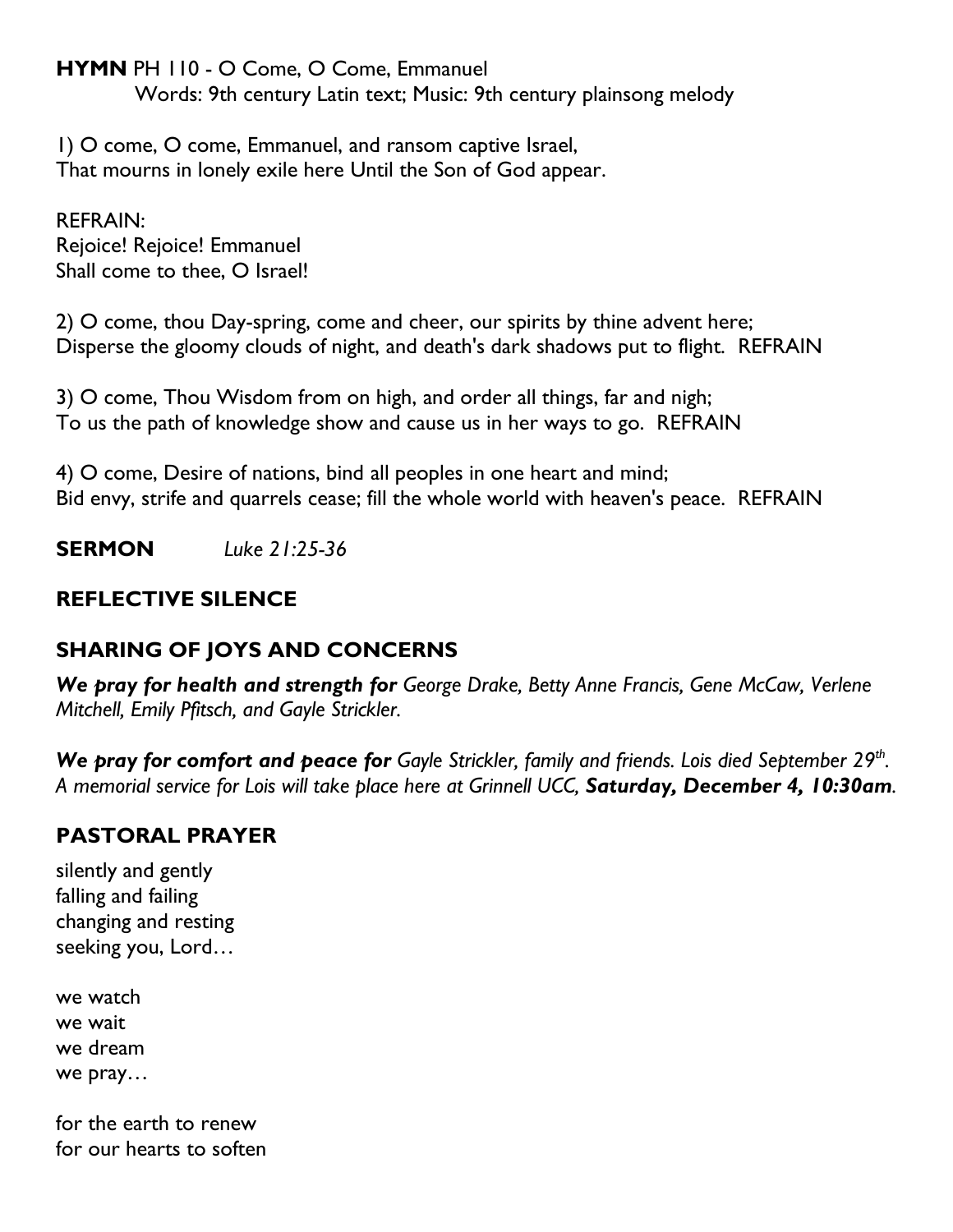for your grace to cover us for your justice to pour out for time and space to listen for courage to act

on the edge of Advent, we sit with you… we pause… we hurt… we repent… we rage…

*When will it be? Will it ever be? Come quickly, Lord Jesus.* Amen.

## **LORD'S PRAYER** *(Inclusive Version)*

Blessed One, our Father and our Mother Holy is your name. May your love be enacted in the world. May your will be done On earth as in heaven. Give us today our daily bread And forgive us our sins as we forgive those who sin against us. Save us in the time of trial and deliver us from evil. For all that we do in your love, and all that your love brings to birth, and the fullness of love that will be are yours, now and forever. Amen.

## **STEWARDSHIP REFLECTION**

# **GRATITUDE FOR OFFERING & DOXOLOGY**

Praise God from whom all blessings flow, Praise God all creatures here below Praise God above ye heavenly hosts, Creator, Christ, and Holy Ghost

## **HYMN** NCH 118 *Of the Parent's Heart Begotten*

1) Of the Parent's heart begotten when the worlds were yet to be, One there was with no beginning, One who is eternally-- Source and Ending of all things that have been, and all things that are to be, forever and forever.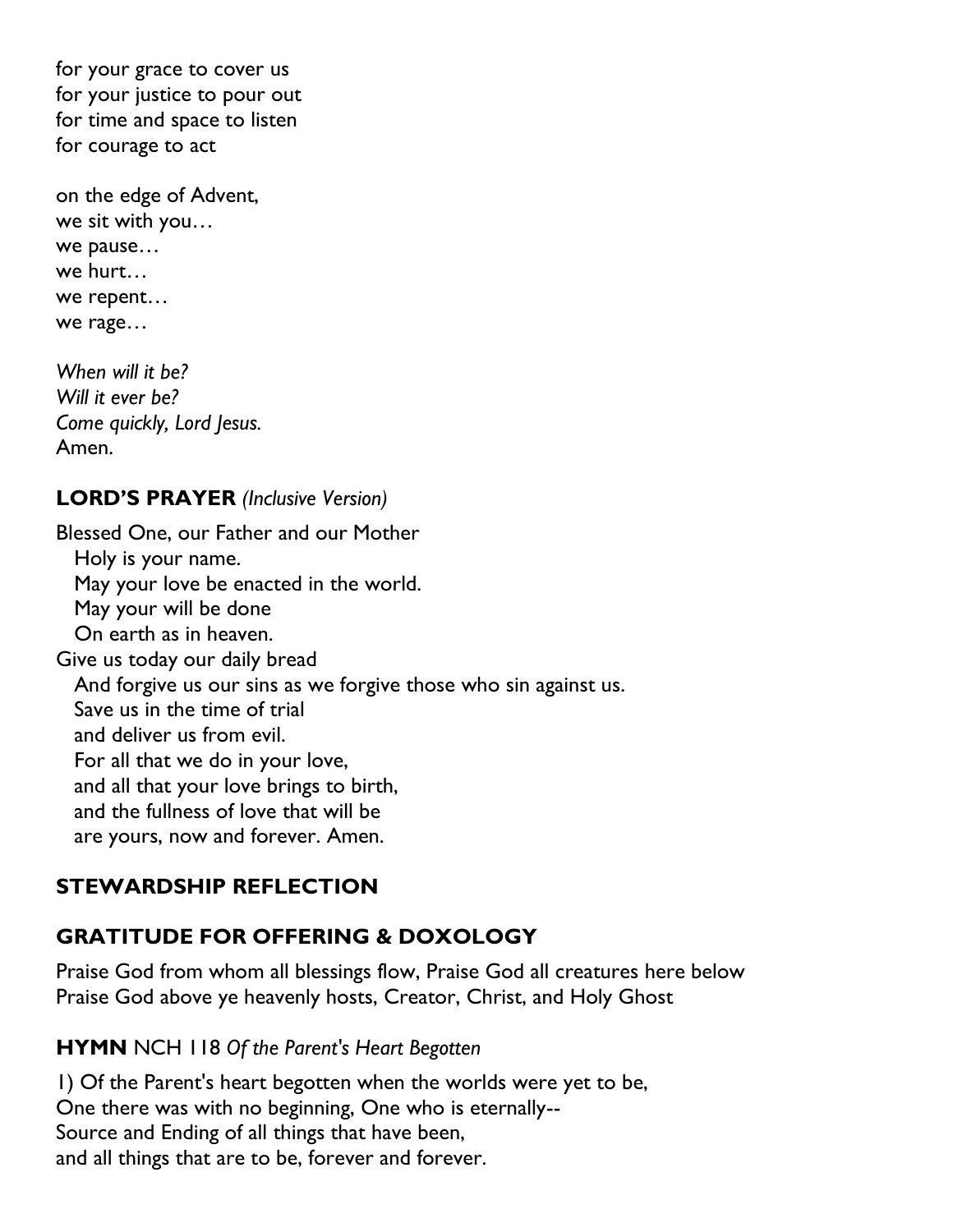2) By this Word was all created, by this Word were all things done: Land and air and deepest ocean, harmony of three in one, And all growing in the luminance shed forth from the moon and sun, forever and forever.

3) Blessed dawning of salvation as the Word is breathed in grace Into earthly flesh receiving--God incarnate taking place; Now the light of God revealed through the Child of human face, forever and forever.

4) Now behold the One whom prophets have foretold for ages long On the faithful page of scripture, seers and sages in their song; Now the Promised One shines forth! Let all earth its praise prolong forever and forever.

5) Depths and heights break forth in singing, angels, saints make melody, All dominions, every power sing, make new psalms of ecstasy, Let no heart refrain from praising God, celebrate in harmony, forever and forever.

## **BENEDICTION**

Go now and let the Lord steer you in the way of truth. Be on your guard so that you will not be caught up in the trivialities and anxieties of the world. Be alert at all times and pray for strength to escape the traps that would keep you from God.

And may God make you increase in love for one another; May Christ Jesus teach you how to live in God's ways; and may the Holy Spirit strengthen your hearts in holiness, as you ready yourselves for the coming of the Lord.

We go in peace to love and serve the Lord, ...In the name of Christ. Amen.

**POSTLUDE** *Arise, Saints of the Kingdom*, Johann von Rist (1607-1667)

*ATTENTION: For everyone's safety, please exit the building quietly and in a timely manner and reserve socializing for outside the church building.*

**Liturgists:** Dorothy and John Noer **Musicians:** Liz Rodrigues, Oboe; Handbell Ensemble: Jo Entwisle, Russ Leggett, Mary Smith **Organist:** Kenneth Davis **Pastor:** Rev. Jessica Margrave Schirm